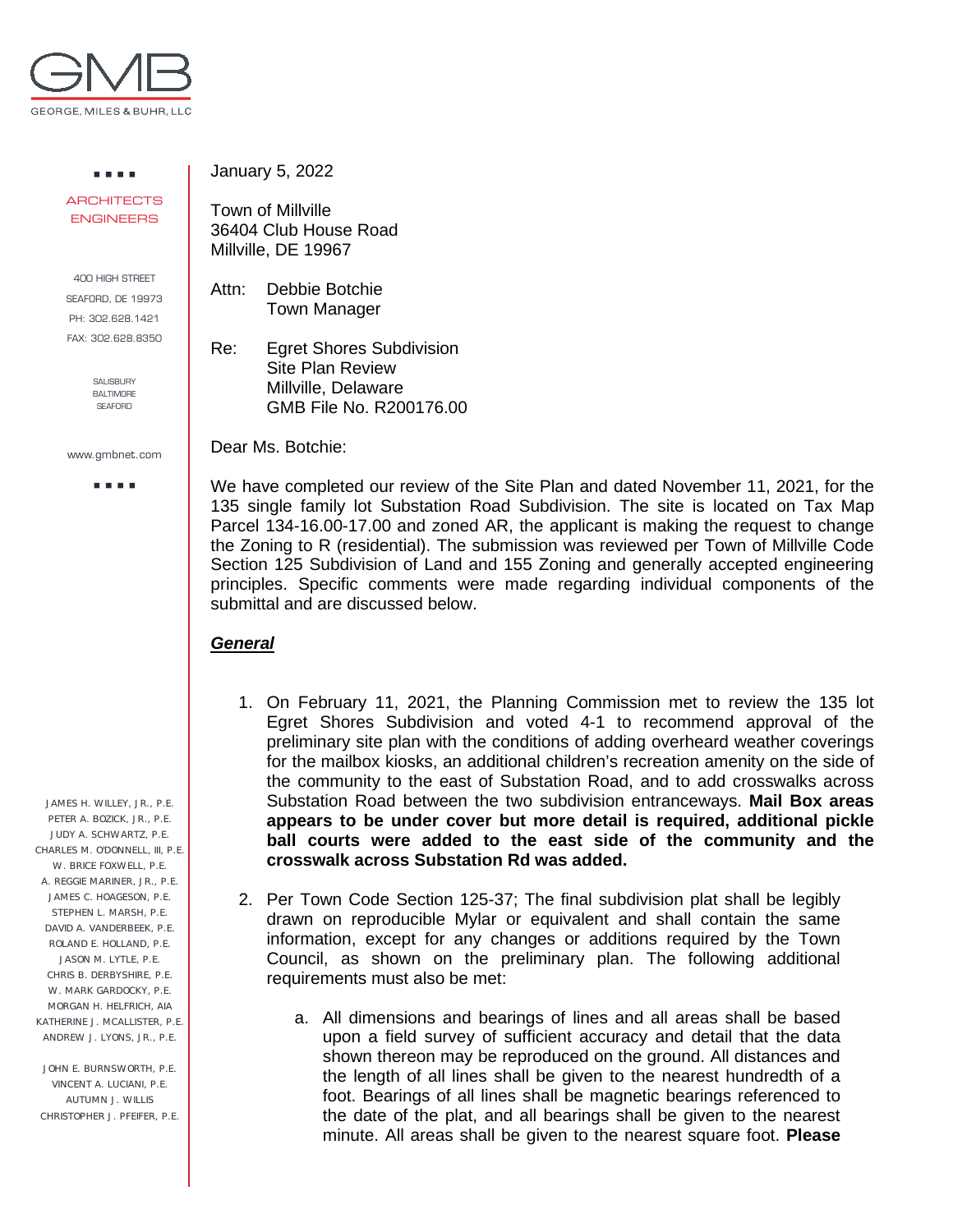

January 5, 2022 Ms. Debbie Botchie Page 2

**submit the plat for the subdivision with the Construction Drawings which complies with the requirements of Town Code Sections 125-36 and 125-27.**

- b. Per Town Code Section 125-37, Subsection B.; Owner's certification, acknowledging ownership of the property and agreeing to the subdivision thereof as shown on the plat, and signed by the owner or owners of record. In instances where the owner is a corporation, the corporate seal shall be shown. **The Owner's certification is not signed and the Owner listed does not match the County records.**
- c. Per Town Code Section 125-37, Subsection D.; Certification of the surveyor or engineer that the final plat, as shown, is a correct representation of the survey as made, that all monuments indicated there exist and are correctly shown, and that the plat complies with all requirements of this chapter and other applicable laws and requirements. This certificate shall be accompanied by the professional seal of the surveyor or engineer. **The Engineer's Statement is not signed.**
- d. Per Town Code Section 125-37, Subsection E.; Certification of the wetland scientist that provided wetland identification or delineation on the site, as shown, is a correct representation of the study conducted. **The Wetlands Statement is not signed.**
- 3. Per Town Code Section 155-32, Subsection A: Stormwater retention ponds designed to be a true wet pond will be designed in such a manner as to provide adequate aeration using such devices as fountains or aerators, etc. **Please show fountains or aerators and details for the proposed ponds.**
- 4. Per Town Code Section 155-66, Subsection F, Item 4, Paragraph (c): The final site plan shall show the location and character of construction of proposed streets, alleys, driveways, sidewalks, curb cuts, entrances and exits, parking and loading areas (including numbers of parking and loading spaces), outdoor lighting systems, storm drainage and sanitary facilities; **Please show on the Typical Street Sections and Typical Boulevard Sections details of the paving and stone according to the DelDOT Development Coordination Manual Figure 5.6.1-a Pavement Design Chart for Internal Subdivision Streets. Please add the driveway detail that meets the DelDOT entrance detail Sheet C-3.** Please show the site lighting plan.
- 5. Per Town Code Section 155-66, Subsection F, Item 4, Paragraph (d): The final site plan shall show the location and dimensions of proposed lots showing setback lines meeting the area and yard requirements of the designated district.
- 6. Per Town Code Section 155-66, Subsection F, Item 4, Paragraph (f): The final site plan shall show the location, with respect to each other and to lot lines and height, of all proposed buildings and structures, accessory and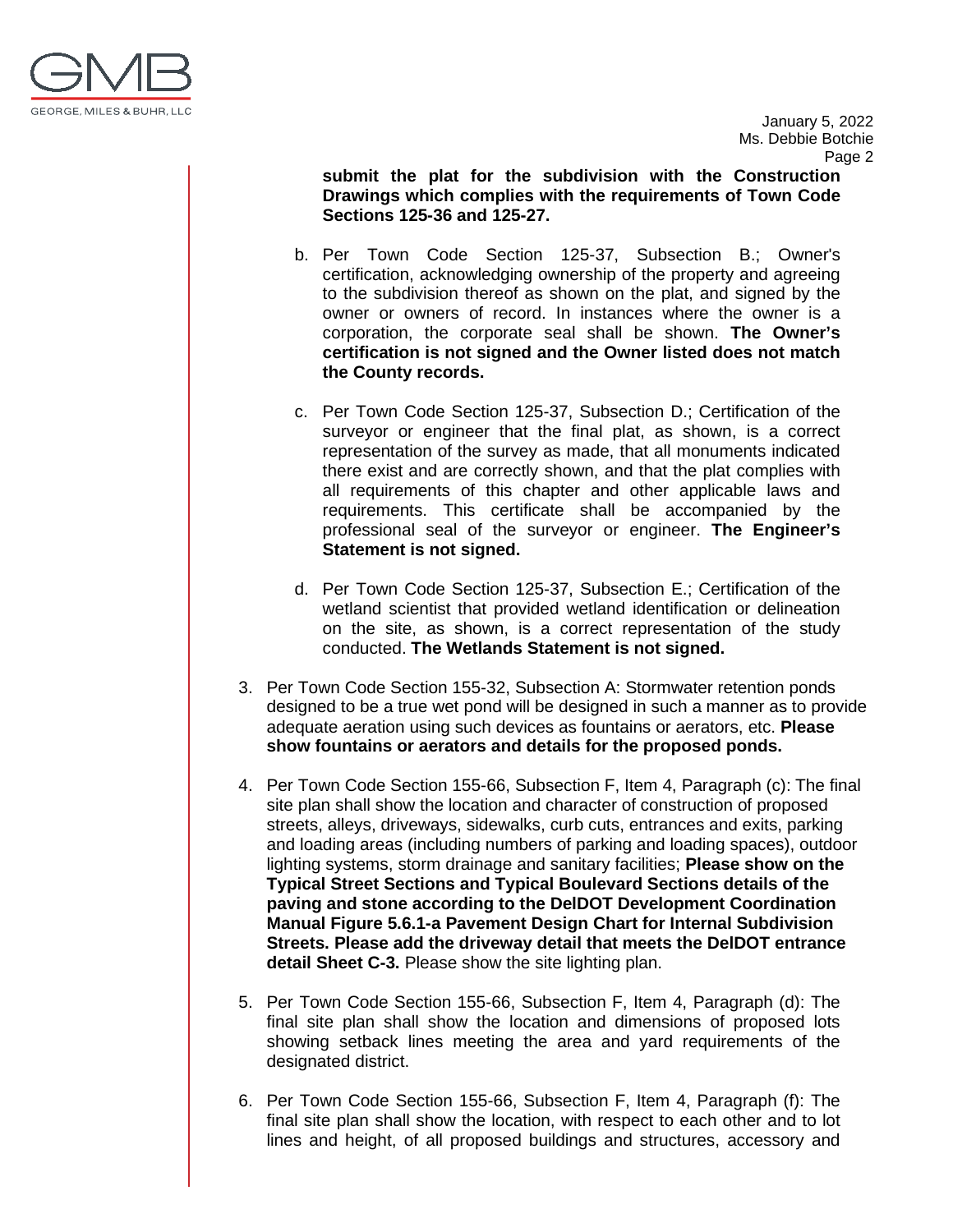

main, or major excavations. The locations should be drawn to scale, and full dimensioning is required; **The location of all proposed structures shall be fully dimensioned.** 

- 7. Per Town Code Section 155-66, Subsection F, Item 4, Paragraph (g): The final site plan shall show the plans and elevations of the several dwelling types and other buildings, as may be necessary; **The plans and elevations of all proposed structures including the amenities (pool house, pool, mailbox area pickleball areas and tot lots etc.) shall be submitted to the Town.**
- 8. Sheet RP-1 DelDOT Record Plan Notes 5, add "and the Town of Millville" after DelDOT.
- 9. Sheet RP-1 DelDOT Record Plan Notes 6, add "and the Town of Millville" after the State of Delaware.
- 10. Highway Entrance Plans Sheet 6 of 14, Please review the notes for proposed pipe 3 at the existing shared use path, one note calls out the details of the proposed pipe another calls for its removal.
- 11. Sheets C-100 and C-200 Project Notes number 12, add the following to the end of the note" Neither the State of Delaware nor the Town of Millville assume any responsibility for future maintenance of the streets."
- 12. Road Plan and Profile Sheets C-102 thru C112, please label the street width and curve radii of all streets and intersections.
- 13. Sheet C-107, Pipe 5-9, the length in the profile does not match what is shown on Sheet C251 in the SD-5 Pipe Table.
- 14. Road Plan and Profile Sheets: Per the Delaware MUTCD Section 3B.18, 11 "Because non-intersection pedestrian crossings are generally unexpected by the road user, warning signs (see Section 2C.50) should be installed for all marked crosswalks at non-intersection locations and adequate visibility should be provided by parking prohibitions."
- 15. Road Plan and Profile Sheets: Add the crosswalk detail and striping details and notes to the plans.
- 16. Sheet C-113: Per DelDOT Development Coordination Manual Section 5.4.4 "Underdrains shall be installed at a minimum length of 150' in each direction from any sump location on all subdivision streets." Show underdrains with DelDOT notes on the Typical Road Sections.
- 17. Please confirm the gutter design meets the requirements of Section 5.7.2.4 of the DelDOT Development Coordination Manual.
- 18. The following note shall be added to the Sheet C-100 and C-200 "All proposed closed storm drain systems shall be video inspected, repaired as necessary and